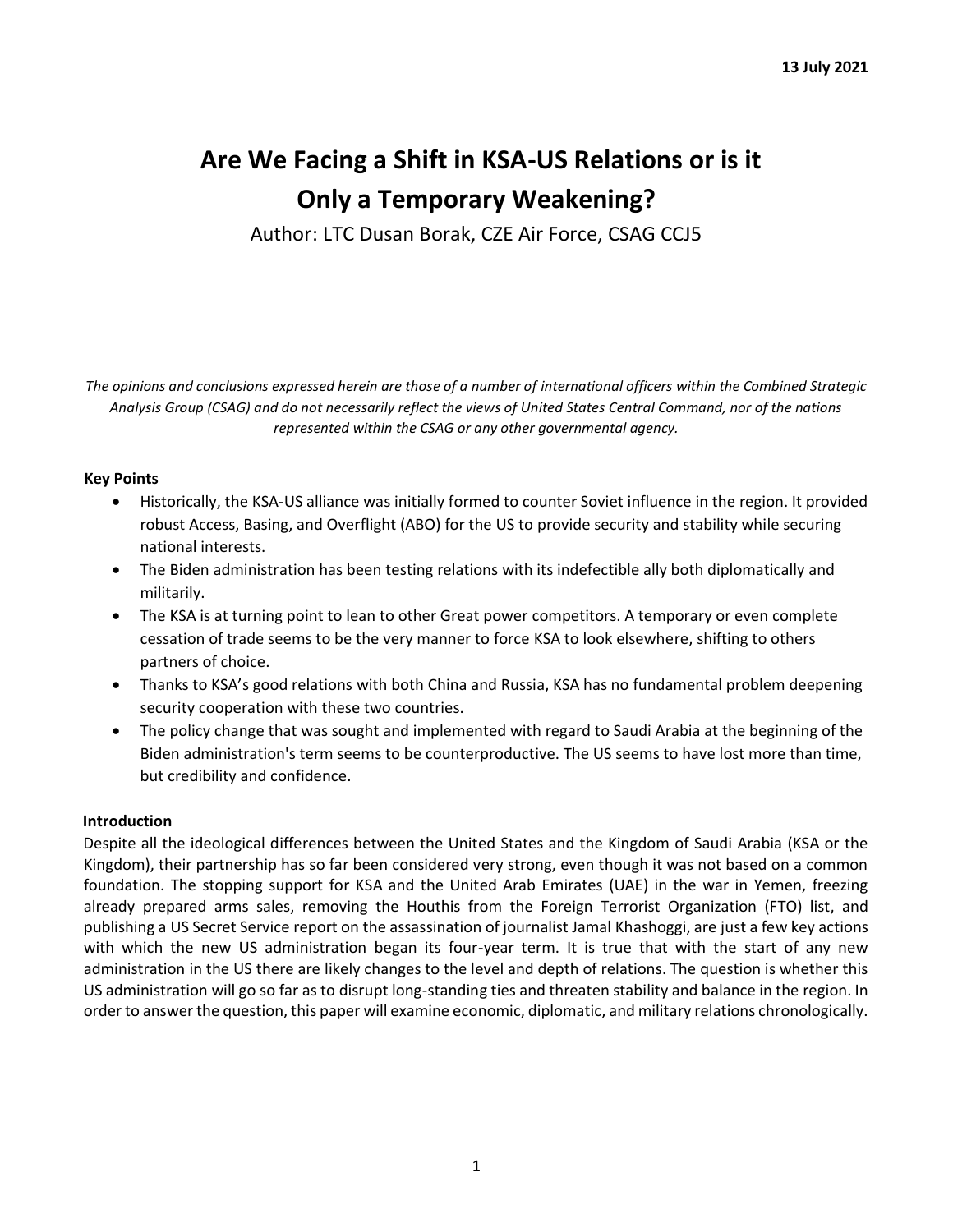#### **Historical Background - Economy (Oil Dependency) and Diplomacy**

KSA did not achieve statehood until 1928, and only after bloody fighting on the Arabian Peninsula between several local kingdoms. The winner of the warring period was Ibn Saud, the new state's namesake. However, Ibn Saud required military support from the Wahhabis to consolidate power. Diplomatic relations between the US and KSA did not begin until 1931. $1$ 

The US-KSA relationship originated because of oil interests. In 1933, the Saudi monarchy granted the US-based Standard Oil exclusive rights to explore for oil in the country's eastern province. In 1938, the joint US-Saudi venture, later called ARAMCO, found staggering reserves.<sup>2</sup>

The manifestations of US foreign policy towards the Middle East at the beginning of the 20th century were based on the private and economic interests of the US, and these policies resulted in Woodrow Wilson's "open-door policy." This policy veiled its economic interests with moral rhetoric and liberal goals, but lacked any concrete solutions or plans for the future. For the Saudis, an alliance with the US meant an influx of capital, military support, and industrial technology. Also, affiliation with the US granted KSA esteem in the international system, and the Middle East particularly. In exchange for exclusive oil extraction rights and lucrative pricing, the US provided KSA with military training and advanced military technologies. Additionally, the US supplied technical assistance in the development of oil and gas processing facilities and transport infrastructure.<sup>3</sup>

World War II (WWII) ushered in the next phase of US-KSA relations. The US government wanted to protect its companies' investments in KSA, especially when the US war effort was consuming giant quantities of crude. In 1943, President Franklin D. Roosevelt declared the security of Saudi Arabia a "vital interest" of the US, despite KSA's official neutrality in the conflict. After WWII, KSA began pushing for a bigger role in ARAMCO. The Saudis' peacefully assumed control of ARAMCO, though they didn't nationalize it outright until 1980. Even though the US' direct role in the Saudi oil sector waned, the US-KSA partnership manage to deepen.

#### **An alliance for countering Soviet influence in the Middle-East**

Both countries agreed on the Middle East's primary existential threat: Soviet influence in the region. KSA's system of rule made the Kingdom a natural enemy of Soviet communism. The KSA and US allied themselves against this common enemy and expanded their economic relationship into a more expansive security alliance. In 1951, the KSA and US established the Mutual Defense Assistance Agreement which was the first formal defense agreement between the two nations. It provided the Saudi military with US arms sales and training. US politicians thought, "Religion (Islam) can be an instrument to stop the expansion of irreligious communism."<sup>4</sup> Therefore, the US deepened Saudi support and promoted the Saudi King as the leader of Arab states. The non-covert military cooperation between the US and KSA included intelligence sharing whereby the US and KSA's clandestine services partnered to undermine the Soviet regime.

<sup>1</sup> Otázky proč Staff, "Proč jsou Spojené státy americké a Saúdská Arábie spojenci [Why are US and Saudi Arabia allies]," *Otázky proč*, August 3, 201[9, https://otazkyproc.cz/historie/proc-jsou-spojene-staty-americke-a-saudska-arabie-spojenci](https://otazkyproc.cz/historie/proc-jsou-spojene-staty-americke-a-saudska-arabie-spojenci) [\(a](https://otazkyproc.cz/historie/proc-jsou-spojene-staty-americke-a-saudska-arabie-spojenci)ccessed May 10, 2021).

<sup>2</sup> Zack Beauchamp, "Beyond oil: the US-Saudi alliance, explained," *Voxmedia*, January 6 2016, <https://www.vox.com/2016/1/6/10719728/us-saudi-arabia-allies> [\(a](https://www.vox.com/2016/1/6/10719728/us-saudi-arabia-allies)ccessed May 9, 2021).

<sup>3</sup> Robert Lacey, "Inside the Kingdom: Kings, Clerics, Modernists, Terrorists and the Struggle for Saudi Arabia," October 15, 2009, Viking/Penguin Group (NYC).

<sup>4</sup> Zack Beauchamp, "Beyond oil: the US-Saudi alliance, explained," (accessed May 9, 2021).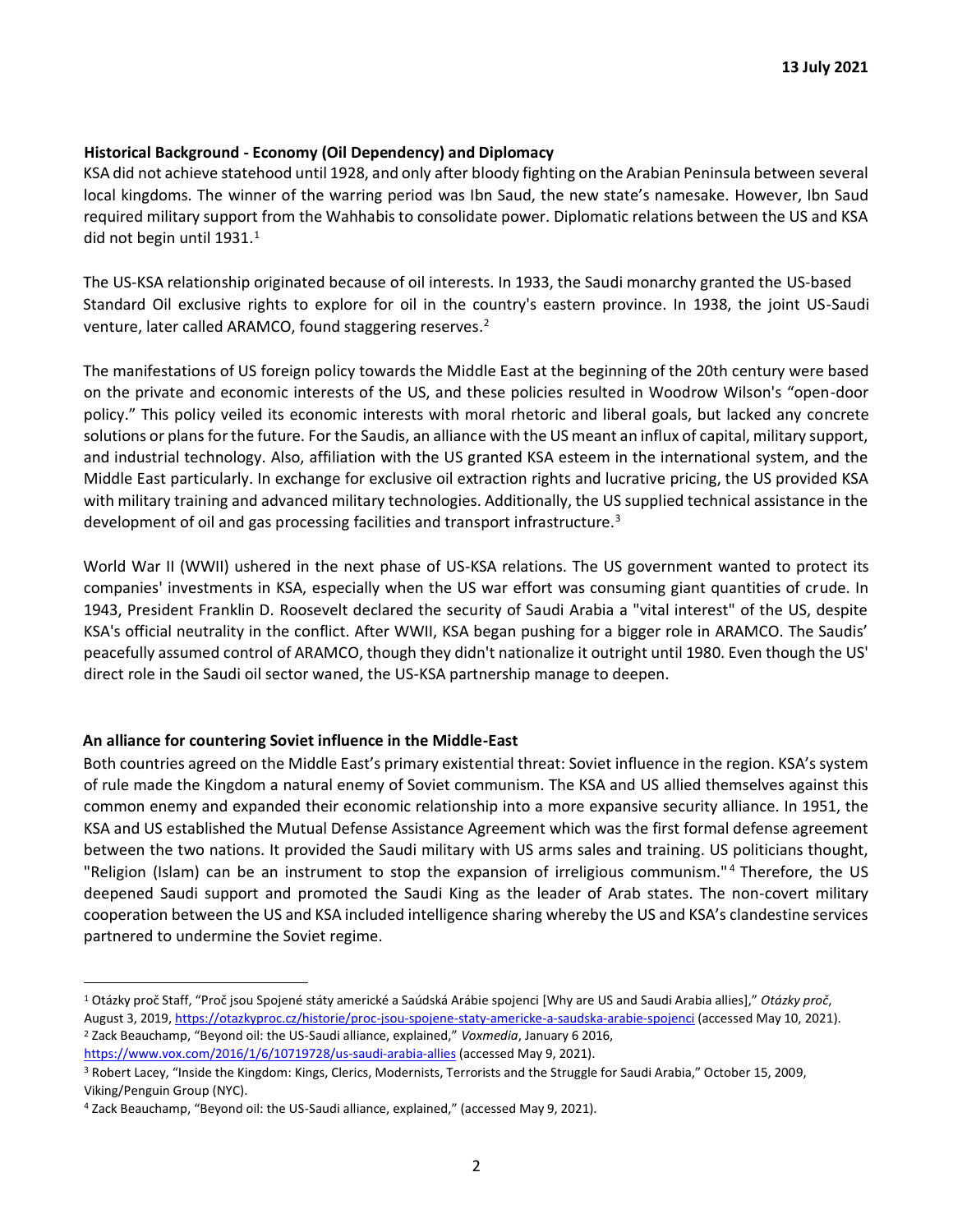In 1979, the Soviets invaded Afghanistan, which many countries interpreted as Soviet expansion into the Middle East. The KSA and US seized the opportunity to indirectly fight the Soviets by secretly supplying weapons to Mujahedeen rebels in the fight against the Soviet occupation.

#### **An alliance for a robust US Access, Basing, and Overflight**

The US-KSA relationship strengthened further after Iraq invaded Kuwait in August 1990. Concurrent with the US invasion, King Fahd declared war against Iraq. Iraqi aggression concerned the US regarding KSA's safety from Saddam's ambition to control the oil reserves in the region. After King Fahd's approval, US President George H. W. Bush deployed a large US military force (543,000 troops) to protect KSA from a possible Iraqi invasion (Operation Desert Shield/Storm). Nearly 100,000 Saudi troops to form a US-Saudi military alliance. Allied forces defeated the Iraqis within four days, and forced the Iraqi invasion force to retreat back to Iraq.<sup>5</sup> After the Gulf War's end, about 5,000 US military personnel remained in KSA. Their mission was to enforce a no-fly zone over southern Iraq and defend several key Saudi facilities from Iraqi aggression. In addition to protection from Iraq, this signaled to KSA a wider US security commitment to the region, even though the Soviet threat had passed.<sup>6</sup>

The Middle East's post–Cold War order generally benefitted the US. Most regional powers allied themselves with the US, including KSA, Israel, Turkey, Jordan, and Egypt. US policymakers believed the provision of security guarantees to regional partners would ensure the stability of global energy markets and limit the probability of destabilizing new wars.<sup>7</sup> The US troop presence in KSA not only ensured the security of the Middle Eastern countries, it also gained the much-needed ABO for the US, and increased influence with Saudi Arabia and other regional countries. Along with the substantial weapons technologies that flowed into these countries from the US, these nations also strengthened economic ties and above all, placed obstacles to other great powers that sought to penetrate the Middle East. However, several recent decisions by the new US administration could possibly degrade these benefits and ties.

#### **Analysis - Economy (Oil Sufficiency) and Diplomacy**

Former President Donald Trump worked closely with the Gulf countries, particularly KSA and the UAE, to pursue a tough policy towards Iran. Trump's successor, President Joe Biden, has largely cooled relations with KSA and may return the US to the previous nuclear agreement with the Iranian regime, from which Trump withdrew.<sup>8</sup> For now, the US dependence on oil, especially from the Middle East, has practically disappeared as the US is able to

<sup>5</sup> Michael R. Gordon, "Bush's Aim's: Deter Attack, Send a Signal," *The New York Times*, August 8, 1990,

<https://www.nytimes.com/1990/08/08/world/bush-sends-us-force-saudi-arabia-kingdom-agrees-confront-iraq-bush-s-aim-s-deter.html> (accessed May 5, 2021).

<sup>6</sup> BBC News Staff, "US pulls out of Saudi Arabia," *BBCNews*, April 29, 200[3, http://news.bbc.co.uk/2/hi/middle\\_east/2984547.stm](http://news.bbc.co.uk/2/hi/middle_east/2984547.stm) (accessed May 2, 2021).

<sup>7</sup> David B Ottoway and Robert G. Kaiser, "Marriage of Convenience: The U.S.-Saudi Alliance," *Washington Post*, February 13, 2002, [https://www.washingtonpost.com/wp-srv/liveonline/02/news/news\\_saudi021302.htm](https://www.washingtonpost.com/wp-srv/liveonline/02/news/news_saudi021302.htm) [\(a](https://www.washingtonpost.com/wp-srv/liveonline/02/news/news_saudi021302.htm)ccessed May 7, 2021).

<sup>8</sup> Eliška Kubátová, "Rivalové na cestě k normalizaci. Saudové a Íránci usilují o zmírnění napětí, Blízký východ tají dech [Rivals on the road to normalization. Saudis and Iranians are working to ease tensions, and the Middle East is holding its breath]," *iRozhlas*, May 5, 2021, [https://www.irozhlas.cz/zpravy-svet/iran-saudska-arabie-teheran-rijad-rozhovory-jemen-syrie-blizky-vychod-kraus\\_2105050620\\_eku](https://www.irozhlas.cz/zpravy-svet/iran-saudska-arabie-teheran-rijad-rozhovory-jemen-syrie-blizky-vychod-kraus_2105050620_eku) (accessed 06 May 2021).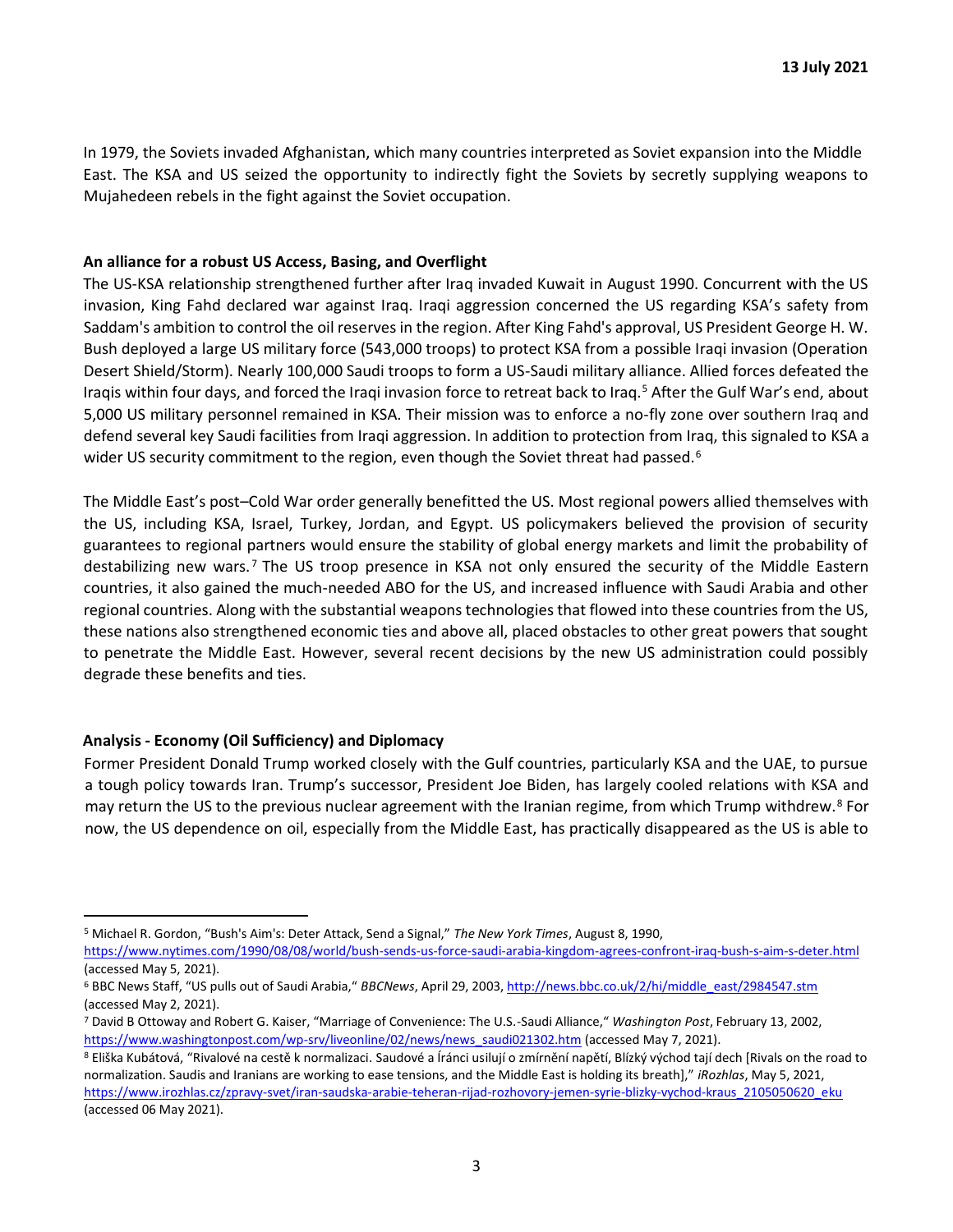produce enough oil for its own use.<sup>9</sup> In early 2021, the US did not import a single barrel. It might seem that the great bond between these countries has disappeared and nothing can prevent the loosening of ties with KSA, for which the US Congress has long been pushing. However, KSA still controls the world oil market. Such an influence cannot be ignored by the US. $^{10}$ 

In early February, the new US administration announced a reset for KSA relations. Some manner of reset is normal procedure with every new US administration.<sup>11</sup> However, something different is happening in this case. The US halted its support for KSA in Yemen.<sup>12</sup> The US is still supporting defensive operations, but stopped supporting any offensive Saudi-led coalition operations. This decision affects Foreign Military Sales, in particular the sale of precision-guided munitions that the Kingdom seeks<sup>13</sup> such as the GBU-39 Small Diameter Bomb I, and Paveway air-to-ground "smart" bombs (potentially worth \$800 M). The US is now reluctant to sell these because these munitions is likely to further aggravate the Yemeni people's suffering.<sup>14</sup> Further, the US may not want KSA to acquire such technology due to the risk of its use against Israel. Given the time-consuming process that precedes such an acquisition as arms sales, one of the main elements of security cooperation, such a temporary or even complete cessation of this trade seems likely to force KSA to look elsewhere for its partners of choice.

The Biden administration appointed Tom Lenderking as the new special envoy to Yemen, Tom<sup>15</sup> and removed the Houthis from the FTO list. Arab countries mostly perceived the move negatively, especially KSA considering the move gave the Houthis courage to continue even more aggressive attacks on KSA.<sup>16</sup> The US also stated that it wanted to use diplomatic efforts to end this long-lasting conflict. But these so-called efforts were already tried many times, either by the UN, or the US, without any tangible results.<sup>17</sup> As a consequence, KSA has started

<sup>10</sup> Sheela Tobben and Julian Lee, "U.S. Imports No Saudi Crude for First Time in 35 Years," *Bloomberg*, January 6, 2021, <https://www.bloomberg.com/news/articles/2021-01-06/saudi-oil-exports-to-u-s-at-zero-for-first-time-in-35-years> [\(a](https://www.bloomberg.com/news/articles/2021-01-06/saudi-oil-exports-to-u-s-at-zero-for-first-time-in-35-years)ccessed May 14, 2021).

[yemenshouthi-rebels-from-terrorism-list-in-reversal-of-trump-era-policy/ar-BB1dqZ0m](https://www.msn.com/en-us/news/world/biden-administration-to-remove-yemens-houthi-rebels-from-terrorism-list-in-reversal-of-trump-era-policy/ar-BB1dqZ0m) [\(a](https://www.msn.com/en-us/news/world/biden-administration-to-remove-yemens-houthi-rebels-from-terrorism-list-in-reversal-of-trump-era-policy/ar-BB1dqZ0m)ccessed May 11, 2021).

<sup>9</sup> Julian Lee, "Don't Believe the U.S. Energy Independence Hype," *Bloomberg Markets*, February 28, 2021,

[https://www.bloomberg.com/opinion/articles/2021-02-28/what-energy-dependence-the-u-s-still-needs-russian-oil-and-middle](https://www.bloomberg.com/opinion/articles/2021-02-28/what-energy-dependence-the-u-s-still-needs-russian-oil-and-middle-east-peace)[eastpeace](https://www.bloomberg.com/opinion/articles/2021-02-28/what-energy-dependence-the-u-s-still-needs-russian-oil-and-middle-east-peace) [\(a](https://www.bloomberg.com/opinion/articles/2021-02-28/what-energy-dependence-the-u-s-still-needs-russian-oil-and-middle-east-peace)ccessed May 10, 2021).

<sup>11</sup> Bhavya Sukheja, "Joe Biden To 'recalibrate' Relations With Saudi Arabia Downgrading Crown Prince," *Republicworld.com*, February 17, 202[1, https://www.republicworld.com/world-news/us-news/joe-biden-to-recalibrate-relations-with-saudi-arabia-downgrading-ties](https://www.republicworld.com/world-news/us-news/joe-biden-to-recalibrate-relations-with-saudi-arabia-downgrading-ties-with-king-salman.html)[withking-salman.html](https://www.republicworld.com/world-news/us-news/joe-biden-to-recalibrate-relations-with-saudi-arabia-downgrading-ties-with-king-salman.html) [\(a](https://www.republicworld.com/world-news/us-news/joe-biden-to-recalibrate-relations-with-saudi-arabia-downgrading-ties-with-king-salman.html)ccessed May 10, 2021).

<sup>12</sup> Saphora Smith, "Biden decision to stop support of Saudi-led war in Yemen greeted with cautious relief," *NBC News*, February 5, 2021, <https://www.nbcnews.com/news/world/biden-decision-stop-support-saudi-led-war-yemen-greeted-cautious-n1256868> [\(a](https://www.nbcnews.com/news/world/biden-decision-stop-support-saudi-led-war-yemen-greeted-cautious-n1256868)ccessed May 14, 2021).

<sup>13</sup> Lyse Doucet, "Yemen war: Joe Biden ends support for operations in foreign policy reset," *BBC News*, February 5, 2021, <https://www.bbc.com/news/world-middle-east-55941588> [\(a](https://www.bbc.com/news/world-middle-east-55941588)ccessed May 31, 2021).

<sup>14</sup> Bruce Riedel, "It's time to stop US arms sales to Saudi Arabia," *Brookings*, February 4, 202[1,](https://www.brookings.edu/blog/order-from-chaos/2021/02/04/its-time-to-stop-us-arms-sales-to-saudi-arabia/) 

[https://www.brookings.edu/blog/orderfrom-chaos/2021/02/04/its-time-to-stop-us-arms-sales-to-saudi-arabia/](https://www.brookings.edu/blog/order-from-chaos/2021/02/04/its-time-to-stop-us-arms-sales-to-saudi-arabia/) [\(a](https://www.brookings.edu/blog/order-from-chaos/2021/02/04/its-time-to-stop-us-arms-sales-to-saudi-arabia/)ccessed May 12, 2021). <sup>15</sup> Joyce Karam, "Exclusive: Tim Lenderking to be US envoy for Yemen," *The National World*, February 4, 2021,

<https://www.thenationalnews.com/world/the-americas/exclusive-tim-lenderking-to-be-us-envoy-for-yemen-1.1159963> [\(a](https://www.thenationalnews.com/world/the-americas/exclusive-tim-lenderking-to-be-us-envoy-for-yemen-1.1159963)ccessed May 4, 2021).

<sup>&</sup>lt;sup>16</sup> John Hudson and Missy Ryan, "Biden administration to remove Yemen's Houthi rebels from terrorism list in reversal of Trump-era policy," *The Washington Post*, February 6, 202[1, https://www.msn.com/en-us/news/world/biden-administration-to-remove-](https://www.msn.com/en-us/news/world/biden-administration-to-remove-yemens-houthi-rebels-from-terrorism-list-in-reversal-of-trump-era-policy/ar-BB1dqZ0m)

<sup>17</sup> Jumana Jabeer, "Six years of devastating conflict in Yemen's tumultuous history," *The Diplomatic Affairs*, March 31, 2021, <https://www.thediplomaticaffairs.com/2021/03/31/six-years-of-devastating-conflict-in-yemens-tumultuous-history/> [\(a](https://www.thediplomaticaffairs.com/2021/03/31/six-years-of-devastating-conflict-in-yemens-tumultuous-history/)ccessed May 12, 2021).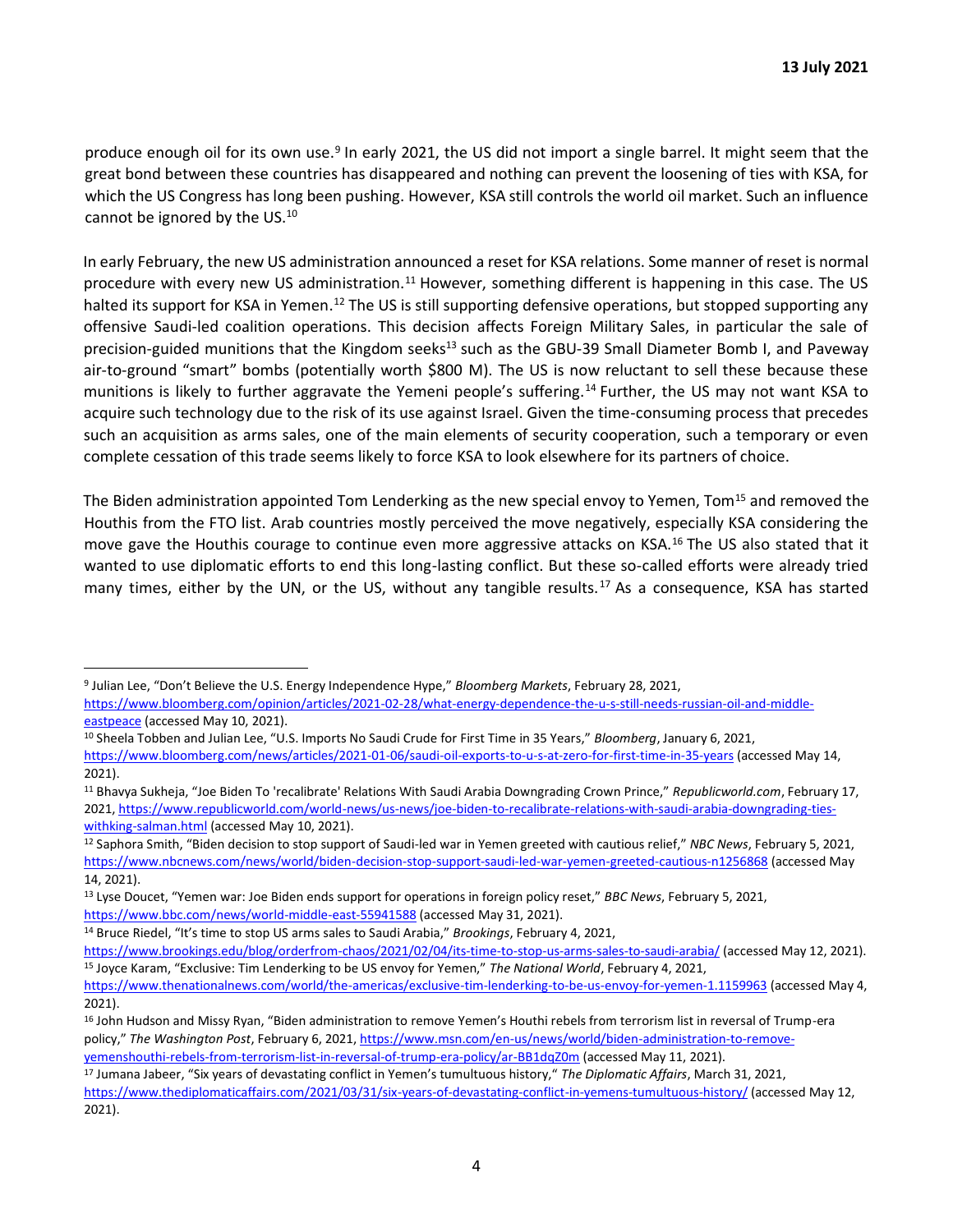negotiations with the Houthis, and even Iran to try to stabilize the situation and ease the Yemen conflict.<sup>18</sup> Another sign of a change in US behavior towards KSA was the reluctance of the Biden administration to contact the leaders of the Kingdom. While Trump's first steps after his election in 2017 led primarily to KSA, this was not the case for President Biden. <sup>19</sup> President Biden kept King Salman<sup>20</sup> waiting for five weeks before the first telephone conversation. President Biden refused to speak to the Crown Prince, the *de facto* ruler of the country and successor to the throne.<sup>20</sup>

#### **Conclusion**

Politically, the US still considers KSA to be its largest ally in the Middle East. KSA is the country that is or should be a guarantor of stability and security in the region. However, the current steps the Biden administration has taken toward KSA can be seen as either a high level of diplomacy that is difficult to recognize or as a test of the strength of relationships and the patience of the Kingdom's leaders. For now, it is difficult to contemplate any benefit the US can achieve from this new approach to KSA. The outcomes of this relationship reset may include: 1) a waste of time; 2) loss of trust; 3) loss of influence; and even 4) loss of economic opportunities which will benefit potential new partners of choice. The Biden administration has tried to use initial and significant pressure on KSA, but KSA is too important an ally for the US and other western countries. The pressure will therefore slowly fade away and the US will have to re-reset the relationship.

Thanks to KSA's good relations with both China and Russia, KSA has no fundamental problem deepening security cooperation with these two countries. Economically, the relationship between KSA and US rivals is even better. In February 2019, KSA signed over 30 economic cooperation agreements with China worth \$28 B.<sup>21</sup> KSA will actually need Chinese investments to reach its goals for Vision 2030. Therefore, the US may progressively lose more influence in KSA. The current US administration might not accept such an end state.<sup>22</sup>

The policy change sought and implemented regarding KSA at the beginning of the Biden administration's term seems counterproductive. The US may have lost not only time, but credibility and confidence. Of course, this cooling seems temporary, but the US will have to redouble its efforts and energy to return to a state of better relations.

<sup>18</sup> Jackie Northam, "Saudi Arabia, Iran Meet In Effort To Reduce Middle East Tensions," *Boise State Public Radio News*, May 15, 2021, <https://www.boisestatepublicradio.org/2021-05-15/saudi-arabia-iran-meet-in-effort-to-reduce-middle-east-tensions> [\(a](https://www.boisestatepublicradio.org/2021-05-15/saudi-arabia-iran-meet-in-effort-to-reduce-middle-east-tensions)ccessed May 19, 2021).

<sup>19</sup> Jonathan Karl, Cecilia Vega and John Santucci, "Why Trump chose Saudi Arabia for first foreign trip," *ABC News*, May 4, 2017, <https://abcnews.go.com/Politics/trump-visit-israel-vatican-saudi-arabia-foreign-trip/story?id=47203934> [\(a](https://abcnews.go.com/Politics/trump-visit-israel-vatican-saudi-arabia-foreign-trip/story?id=47203934)ccessed May 21, 2021). <sup>20</sup> SBS News Staff, "Joe Biden holds first call with Saudi King Salman, 'affirming the importance of human rights'," *SBS News*, February 26, 202[1,](https://www.sbs.com.au/news/joe-biden-holds-first-call-with-saudi-king-salman-affirming-the-importance-of-human-rights)  <https://www.sbs.com.au/news/joe-biden-holds-first-call-with-saudi-king-salman-affirming-the-importance-of-human-rights> (accessed May 14, 2021).

<sup>20</sup> Aya Batrawy, "Saudi court issues final verdicts in Khashoggi killing," *ABC News*, September 7, 2020,

<https://abcnews.go.com/International/wireStory/saudi-court-issues-final-verdicts-khashoggi-killing-72861877> [\(a](https://abcnews.go.com/International/wireStory/saudi-court-issues-final-verdicts-khashoggi-killing-72861877)ccessed May 15, 2021). <sup>21</sup> Chen Yurong, "Graphics: How is BRI bolstering China-Saudi Arabia ties?" *CGTN*, November 20, 2021,

<https://news.cgtn.com/news/2020-11-20/Graphics-How-is-BRI-bolstering-China-Saudi-Arabia-ties--VzqqKFdXSo/index.html> [\(a](https://news.cgtn.com/news/2020-11-20/Graphics-How-is-BRI-bolstering-China-Saudi-Arabia-ties--VzqqKFdXSo/index.html)ccessed May 31, 2021).

<sup>&</sup>lt;sup>22</sup> TOI Staff, "US-Saudi relations: Why Saudi Arabia may look at China, Russia if Biden gets tough," The Times of India, March 4, 2021, [https://timesofindia.indiatimes.com/videos/toi-original/us-saudi-relations-why-saudi-arabia-may-look-at-china-russia-if-biden](https://timesofindia.indiatimes.com/videos/toi-original/us-saudi-relations-why-saudi-arabia-may-look-at-china-russia-if-biden-gets-tough/videoshow/81316691.cms)[getstough/videoshow/81316691.cms](https://timesofindia.indiatimes.com/videos/toi-original/us-saudi-relations-why-saudi-arabia-may-look-at-china-russia-if-biden-gets-tough/videoshow/81316691.cms) [\(a](https://timesofindia.indiatimes.com/videos/toi-original/us-saudi-relations-why-saudi-arabia-may-look-at-china-russia-if-biden-gets-tough/videoshow/81316691.cms)ccessed May 17, 2021).